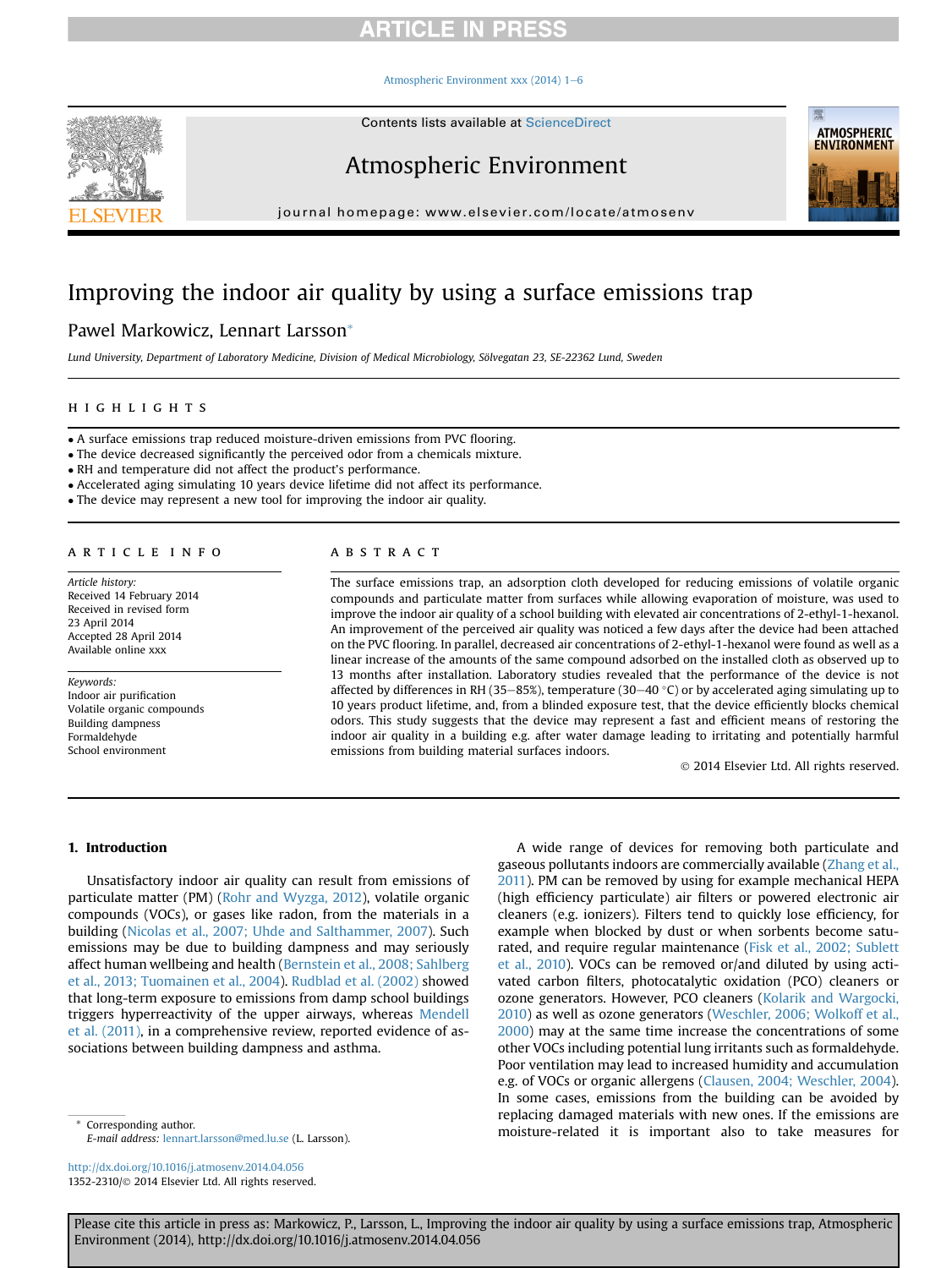## **ARTICLE IN PRESS**

preventing further water intrusion ([Haverinen-Shaughnessy et al.,](#page-4-0) [2008](#page-4-0)). Replacing building materials may be inconvenient mainly due to emissions formed from moisture-driven degradation of glue used to attach a plastic carpet on a concrete floor. Such emissions are known to diffuse several centimeters into the concrete ([Tuomainen et al., 2004](#page-5-0)). Installing a ventilated floor or a tight polymer is commonly recommended in such cases.

Recently a new device, the surface emissions trap, was developed for reducing emissions from building material surfaces indoors e.g. following a water damage, the goal being to prevent such emissions from reaching individuals residing inside the building. The device is a laminate with two protective sheets of nonwoven polyester fabric surrounding an adsorption layer and a hydrophilic polymer sheet. The device traps only emissions coming from the surface to which it is applied. The function of the polymer is to prevent emissions from the outside to come in contact with the adsorbent layer ([Markowicz and Larsson, 2012](#page-5-0)). We described previously [\(Markowicz and Larsson, 2012](#page-5-0)) some of the characteristics of a material prototype in laboratory experiments. Emissions of VOCs were reduced by on average 98%, particle-bound emissions such as mycotoxins were blocked, and the water vapor resistance was 200 s/m, a very low value. The aim of the present investigation was to test the ability of a device prototype to improve the air quality in real environmental conditions (i.e. in a water-damaged school building) by reducing emissions from the floor.

### 2. Materials and methods

#### 2.1. Case study building

A school built in the 1970s, with a long history of complaints on air quality among the pupils and the school staff, was studied. Increased ventilation and use of air purifiers in the rooms had not resulted in any major improvements in the perceived air quality. A surface emissions trap prototype (cTrap Ltd., Lund, Sweden) was attached on the existing PVC flooring, by using a double sided adhesive tape, in a small office room (room A, 9 m<sup>2</sup>). The material, a laminate with one adsorption and one polymer layer, adsorbs only from the adsorption layer side; hence the device was applied with the adsorption layer facing the floor. Thereafter the device was installed in a class room (room B, 30 m<sup>2</sup>); over the device was laid a laminate flooring. Because of the unsatisfactory perceived air quality, room B was not in use since several months. The ventilation in both rooms was  $2-2.5$  air exchanges per hour as measured by the HVAC system. Air samples as well as samples of the surface emissions trap cloth were taken from the floor (immediately replaced with new pieces of the device) at different time periods for measuring the amounts of 2-ethyl-1-hexanol in the air and adsorbed on the cloth, respectively. 2-Ethyl-1-hexanol, a moistureinduced decomposition product of compounds in floor glue and/ or of plasticizers in the PVC flooring ([Sjöberg and Ramnäs, 2007;](#page-5-0) [Uhde and Salthammer, 2007](#page-5-0)), was the dominating VOC found in air samplings taken before the device was installed. Tenax TA tubes were used for passive air samplings, as recommended by [Sunesson](#page-5-0) [et al. \(2002\),](#page-5-0) for 1 week and sent to IVL (Stockholm, Sweden) for thermal desorption and gas chromatography–mass spectrometry (GC–MS) analysis. The cloth pieces (approximately 3 cm<sup>2</sup>,  $n = 4$ ) were extracted by using dichloromethane following GC-MS ([Markowicz and Larsson, 2012](#page-5-0)). Material was also collected from the surface of the device ( $n = 3$ ), laminated flooring ( $n = 2$ ), and PVC flooring ( $n = 2$ ) by using an adhesive tape 13 months after the surface emissions trap had been applied in room B, and sent to IVL (Stockholm, Sweden) for mold microscopy. After the installation several of the staff reported that the unpleasant smell had disappeared, and another 470  $m<sup>2</sup>$  of the material was installed in the school building directly on the PVC flooring and subsequently covered by a laminate flooring.

A series of studies on the performance of the device relevant for evaluating its usefulness in improving the air quality of buildings following water damage such as the studied school, including floor emissions measurements, the effects of relative humidity (RH), temperature, and accelerated aging, were conducted as described below.

#### 2.2. Field study of floor emissions

The efficiency of the surface emissions trap in reducing floor emissions was studied (by FuktCom, Lund, Sweden) in a storage room with a PVC flooring. FLEC measurements had previously revealed distinct amounts of n-butanol, 2-ethyl-1-hexanol, and 2,2,4-trimethyl-1,3-pentanediol diisobutyrate (TXIB) being emitted from the flooring.

Two identical devices consisting of 1-L glass desiccator lids with two sampling holes were applied on the flooring either covered or uncovered by the material. By using an adhesive tape (Tesa $\degree$  4195 PV2) an aluminum foil was attached on the edges of the desiccator lids in such a way that it covered the flooring surrounding the experiment devices. Air samples were taken three months after the application of the devices. In brief, air was pumped through Tenax TA tubes for 30 min at 100 ml/min, which were then sent to IVL (Stockholm, Sweden) for analysis.

#### 2.3. Human perception of VOCs reduction

Seven months after 500 sqm of the device had been installed in the school, a form was handed out to each of the 24 school teachers where they were asked to answer whether the installation had any effects on the perceived air quality.

An experiment was conducted where 15 male healthy medicalstudent volunteers (nonsmokers), in ages between 21 and 25 years, were asked to describe how they individually perceived the odor from an aqueous mixture of 11 VOCs (purchased from Sigma Aldrich, Schnelldorf, Germany) in a vessel covered or not covered by the device. Women were excluded from the study to avoid any potential adverse effect on a fetus. The VOCs used were 1-butanol (1940 ppm), 3-methyl-2-butanol (250 ppm), dimethyl disulfide (500 ppm), styrene (1400 ppm), anisole (1250 ppm), alpha-pinene (260 ppm), 1-octen-3-ol (1050 ppm), 2-ethyl-1-hexanol (1350 ppm), toluene (1350), geosmine (0.03 ppm, in a mixture with 2-methylisoborneol), and phenol (150 ppm). The VOCs were mixed in distilled water with a few droplets of a detergent (Tween 80, purchased from MP Biomedicals, LLC Solon, USA) and the mixture was transferred into 15-ml vials which were then sealed with caps and stored until the experiment started  $2-3$  h later. Three minutes before each participant started to sniff a vial was uncapped and the content transferred to a glass Petri dish and placed in a plastic container (300  $\times$  200  $\times$  H6.5 mm, 2.6-L). The container was immediately sealed with a lid with a 15  $\times$  3 cm slit which was covered either by the two nonwoven non-functional material layers taken from the device or by the device (the "control" and the "device" group, respectively, see below). By visual inspection it was not possible to distinguish the two nonwoven non-functional material layers from the material. Each participant was asked to sniff, for about 3 s, the air immediately above one of the boxes placed in a ventilating hood. Thereafter the participant was asked to fill in a simple questionnaire on his perception of the odor intensity (see below).

The volunteers had been randomly assigned to the "control" or "device" group (resulting in 7 subjects for the "control" and 8 for the "device"). A coin flip decided that "A" labeled "device" and "B"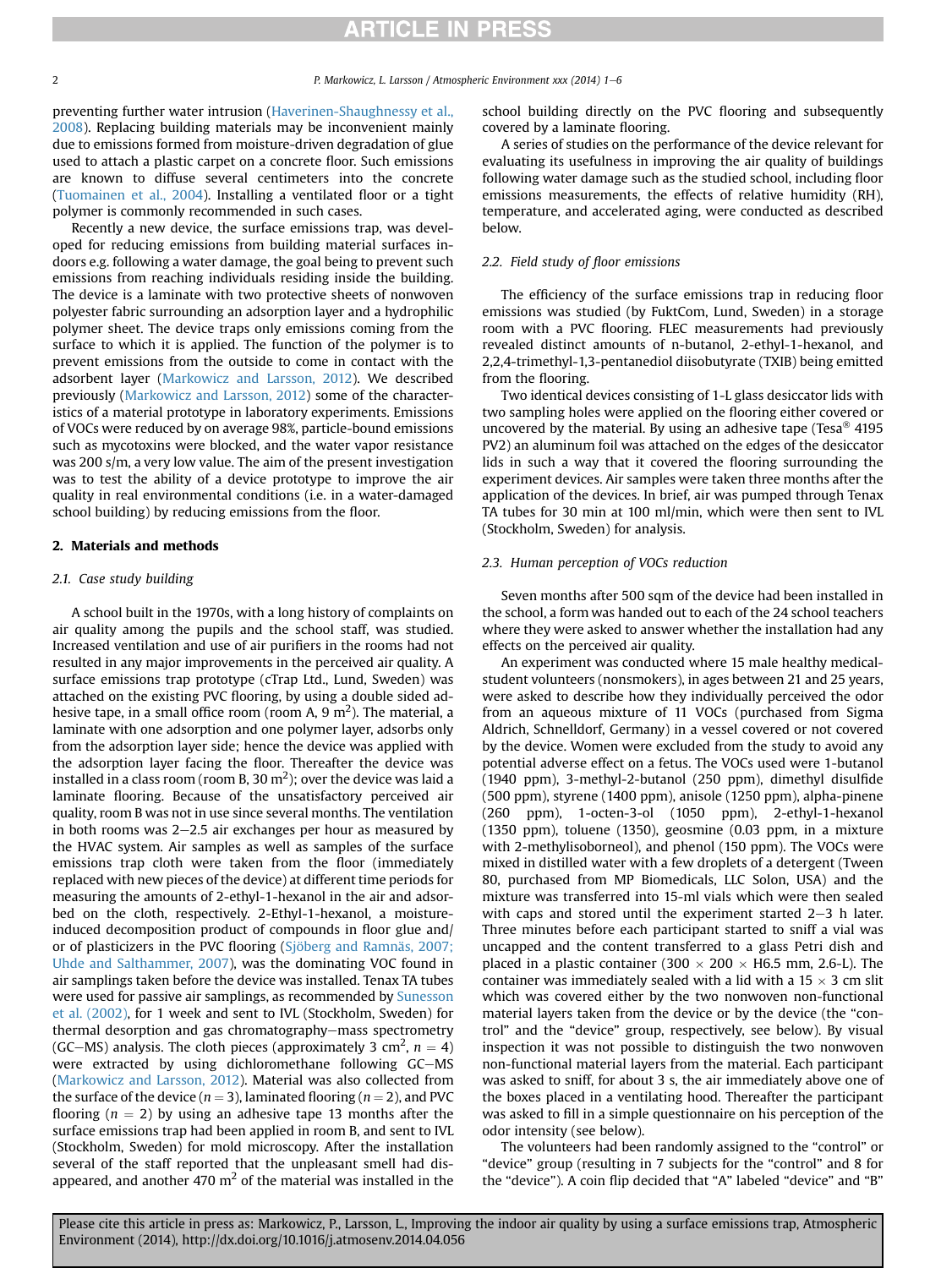labeled "control". The random assignment used the R language and system for statistical programming [\(R Development Core Team,](#page-5-0) [2012\)](#page-5-0). The null hypothesis states that the difference between the "control" and "device" is zero, and the one-sided alternative hypothesis states that the "device" has a lower response. The nullhypothesis was rejected in favor of the alternative hypothesis that the material reduces the odor. Zhang et al. used a  $0-8$  point intensity odor scale ([Zhang et al., 2002b](#page-5-0)) where the odor intensity of n-butanol decreased linearly with the dilution on a log scale. Our aim was to use such concentrations of the chemicals that the "control" responses would be placed in the intensity range between 5 and 8 (mean) whereas the "device" responses would be placed between 0 and 1 (mean). Exposing subjects to the combination of chemicals allowed a test of the hypothesis that the surface emissions trap was effective in protecting against multiple contaminants. In the present study the integer scores were given from 0 to 80, in multiples of 10 (rather than  $0-8$ ), and each participant was directed to circle the response that best described the smell. The labels were provided to the bilingual subjects in both English and Swedish. A follow-up question requested that they would specify a numerical answer from the continuum of  $0-80$ . This use of a follow-up question follows guidelines of survey researchers ([Groves et al., 2009](#page-4-0)). The experiment was approved by the Regional Ethical Committee in Lund, Sweden.

#### 2.4. Impact of RH and temperature

The impact of RH and temperature on the ability of the surface emissions trap to reduce air concentrations of VOCs was studied. 20 ml each of two aqueous solutions (Solution 1, containing 8 different VOCs and Solution 2, containing 12 different VOCs) were transferred into separate glass Petri dishes. The test VOCs were selected as a model of emissions, representing compounds which are commonly found in indoor air of water-damaged buildings and belonging to different classes of chemicals of relatively smaller (Solution 1) and larger (Solution 2) molecular weight. Solution 1 contained acetone (13.8  $\mu$ M), 2-methyl-1-propanol (14.8  $\mu$ M), benzene (12.8  $\mu$ M), ethyl acetate (11.3  $\mu$ M), 2-methylfuran (13.4  $\mu$ M), 1-propanol (18.3  $\mu$ M), 1-methoxy-2-propanol (13.3  $\mu$ M), and ethanol (13  $\mu$ M). Solution 2 contained 1-butanol (42  $\mu$ M), 3-methyl-2-butanol (82  $\mu$ M), 3-methylbutanol (13  $\mu$ M), dimethyl disulfide (17  $\mu$ M), hexanal (42  $\mu$ M), 2-heptanone (36  $\mu$ M), styrene (43  $\mu$ M), anisole (37  $\mu$ M), alpha-pinene (5  $\mu$ M), 1-octen-3ol (26  $\mu$ M), benzaldehyde (64  $\mu$ M), and 2-ethyl-1-hexanol (27  $\mu$ M). Each Petri dish was placed in a plastic box (300  $\times$  200  $\times$  H6.5 mm, 2.6-L) with a lid with 14.5-cm long and 1-cm wide rectangular slit covered by a piece of the material attached on the inner side lid by using an adhesive tape. The plastic boxes were placed consecutively in a climate chamber (Memmert HCP 108; VWR, Sweden) adapted for air sampling by having two sampling ports. For purification of the incoming air a tube containing Anasorb 747 (SKC Inc., Eighty Four, PA, USA) was used in one of the ports; chamber air samplings were conducted with a tubing passing through the other port. Air samplings were performed 1 h after the study conditions (30 and 40 $\degree$ C; 35, 60, and 85% RH) were attained. After the altogether 18 samplings ( $n = 1$  for Solution 1;  $n = 2$  for Solution 2; where n is number of experiments) plastic boxes with uncovered lids were placed in the chamber and after 1 h sampled at 23  $\degree$ C and 55% RH, as positive controls. Air samplings were performed during 30 min by pumping through Tenax TA tubes (Solution 1) at 100 ml/min or Anasorb 747 tubes (Solution 2) at 250 ml/min, the sampling tubes being placed outside the chamber. Results were calculated as a percentages of VOCs emissions reductions (due to the device) comparing to the emissions from uncovered boxes.

The effect of RH on the water vapor resistance was also studied. The different RH were achieved by using saturated solutions of magnesium chloride (33% RH) and potassium chloride (85% RH) (purchased from Sigma Aldrich, Schnelldorf, Germany) as described elsewhere [\(Svennberg and Wadsö, 2003](#page-5-0)), at an ambient RH of 45%.

#### 2.5. Impact of accelerated aging

Pieces (20  $\times$  12 cm) of the material were stored in the climate chamber at 75 °C and 60% RH (ambient temperature was 23 °C) considering the 10-degree rule ([Hukins et al., 2008\)](#page-4-0) where increasing the temperature by 10 $\degree$ C will cause approximately a doubling of the rate of chemical reactions. The experiment was carried out for up to a hundred days corresponding to 10 years of aging. Samples treated 10, 50 and 100 days as described simulating 1, 5 and 10 years of aging were taken out from the chamber, wrapped in air tight bags, and kept in the dark at room temperature until analyzed for their capability to reduce VOCs emissions as described previously ([Markowicz and Larsson, 2012](#page-5-0)). Parallel samples were analyzed for water vapor resistance at an RH of 85% (ambient RH 45%) as described [\(Svennberg and Wadsö, 2003\)](#page-5-0).

#### 2.6. Reduction of formaldehyde and 2-chloroanisole

 $200$   $\mu$ l of formalin, with a 37% formaldehyde concentration (purchased from Sigma Aldrich), were added to 10 ml of distilled water in a Petri dish and placed in a plastic box  $(300 \times 200 \times H6.5$  mm, 2.6-L). Air concentrations of formaldehyde were measured over the box being either uncovered or covered by the device ([Kuwata et al., 1983\)](#page-5-0). Samplings ( $n = 2$ ) were made by pumping air (200 ml/min, 30 min) through DNPH-impregnated C18 columns which were then sent to IVL (Gothenburg, Sweden) for analysis by using high-performance liquid chromatography (HPLC). A similar procedure ([Markowicz and Larsson, 2012](#page-5-0)) was used for studying the effect of the surface emissions trap in blocking emissions due to 2-chloroanisole (50  $\mu$ M) by using GC-MS.

#### 3. Results

#### 3.1. Case study building

The results are illustrated in Table 1. Decreased air concentrations of 2-ethyl-1-hexanol, from 6–7  $\mu{\rm g/m^3}$  to 2  $\mu{\rm g/m^3}$ , were found two months after the device had been applied; the concentrations of 2-ethyl-1-hexanol in the installed material rose from 0 (unused device) to 280.3  $\mu$ g/g after 13 months of use. Neither the surface of the material, laminated floor, nor the PVC flooring taken 13 months after application of the surface emissions trap contained any hyphae as judged by phase contrast light microscopy of the tape lifts at 400 times magnification.

Table 1

Air concentrations of 2-ethyl-1-hexanol in room B, and amounts of 2-ethyl-1 hexanol extracted from the surface emissions trap, at different time periods after installation of the device.

| Time                        | Air concentrations<br>[ $\mu$ g/m <sup>3</sup> ] | Adsorbed amounts<br>$\lceil \mu g/g \rceil$ |
|-----------------------------|--------------------------------------------------|---------------------------------------------|
| Before applying the device  | 6                                                | 0                                           |
| 1 week after application    |                                                  | n.a. <sup>a</sup>                           |
| 2 months after application  | 2                                                | 17.0                                        |
| 4 months after application  | n.a. <sup>a</sup>                                | 68.6                                        |
| 8 months after application  | 2                                                | 150.6                                       |
| 13 months after application | າ                                                | 280.3                                       |

<sup>a</sup> Not analyzed.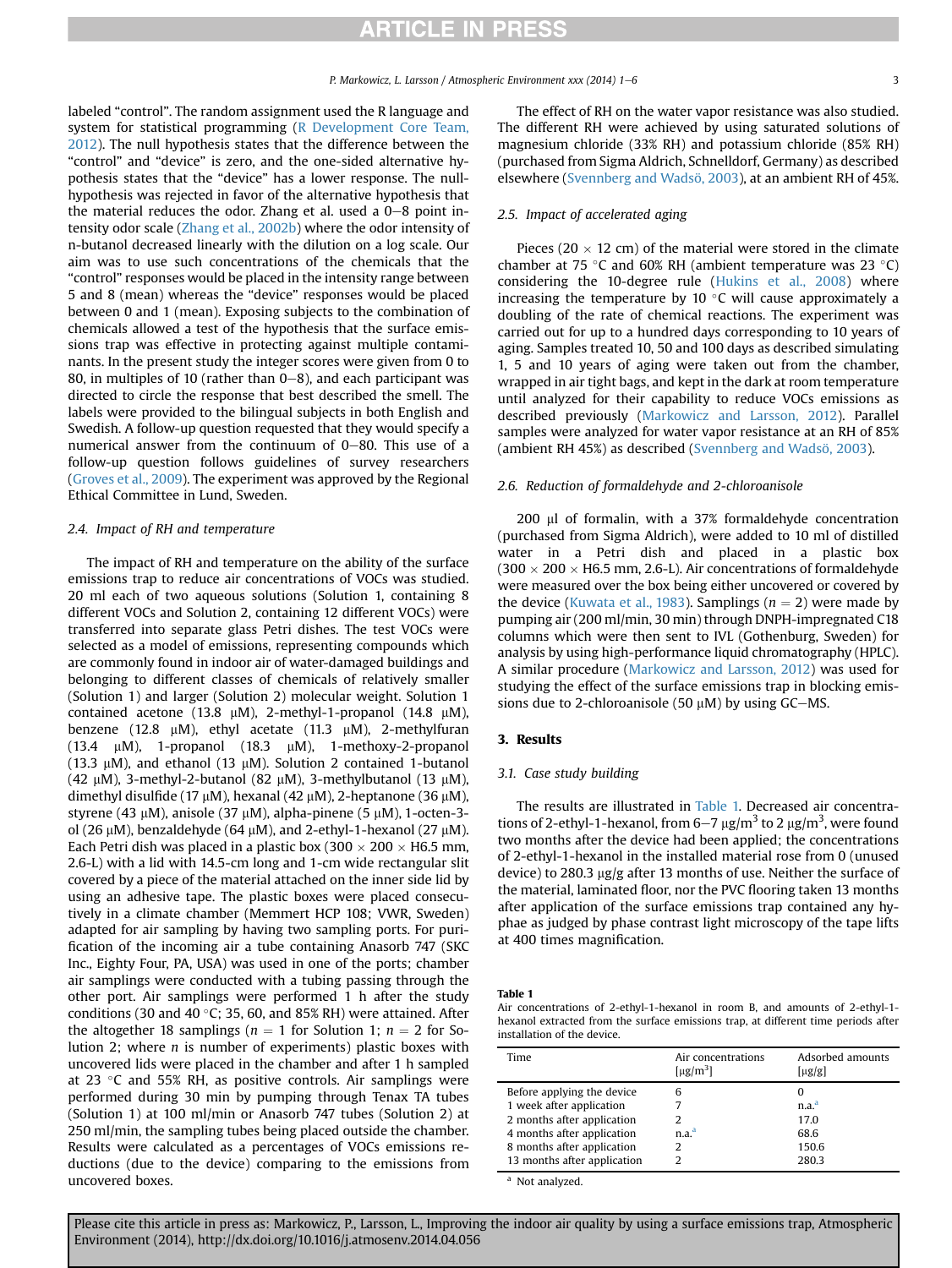# ICLE IN

#### Table 2

Emissions from PVC flooring covered and uncovered by the device measured under a desiccator lid after 3 months (toluene equivalents  $[\mu g/m^3]$ ). The numbers in the brackets represent a reduction (%) due to the use of surface emissions trap.

| Measurement                                         | n-Butanol        | 2-Ethyl-1-hexanol | <b>TXIB</b>  | <b>TVOCs</b>       |
|-----------------------------------------------------|------------------|-------------------|--------------|--------------------|
| Uncovered floor<br>Floor covered with<br>the device | 1620<br>175 (89) | 1201<br>10(99)    | 608<br>3(99) | 11.108<br>326 (97) |



Fig. 1. Human perception of VOCs reduction. Box plot of responses  $(0-80)$  among the participants of the "control" and "device" groups.

#### 3.2. Field study of floor emissions

Results are presented in Table 2. Covering the flooring with the device resulted in reduced air concentrations of n-butanol, 2-ethyl-1-hexanol, and TXIB. For example, the TVOCs reduction was 97% whereas 2-ethyl-1-hexanol was reduced by 99%.

#### 3.3. Human perception of VOCs reduction

Out of 24 school teachers only 7 (29%) answered the questionnaire. Four reported that the perceived air quality had improved, two reported no differences (though none of them had experienced any problems with the air), and one reported "I do not know".

### In the controlled exposure study the responses for "device" were clustered closely around their median 1 (and had a long tail), while the responses for the "control" were spread over a much wider range and roughly symmetric around their median 45.0 (Fig. 1). The Mann-Whitney U statistic was used as implemented in the coin package of R ([Hothorn et al., 2008\)](#page-4-0). The pvalue was 0.03108, well below the type-one error 1.0 percent mandated in the design phase (with type-two error of less than 1.0 percent). Associated with the Mann-Whitney statistic is the Hodges-Lehmann-Sen estimator of effect, which is the median of the differences in the responses from the "device" and the "control", respectively. This effect was estimated to be 38.0, the effect estimate being a member of the confidence interval [24, 80], which is specified with the conventional 95% confidence.

#### 3.4. Impact of RH, temperature, and accelerated aging

The reductions of the air concentrations of VOCs due to the use of the surface emissions trap are shown in Table 3. The average reduction was 97.8% (Solution 1) and 98% (Solution 2). Lowest reductions in Solution 1 were found for acetone (93.8%) at the highest temperature and RH, and in Solution 2 for 2-ethyl-1-hexanol (87%) at the highest temperature and an RH of 60%. Neither ethanol nor 1 propanol was detected even when the plastic box was uncovered; obviously the concentrations of these (hydrophilic) compounds were below the detection limit. The water vapor resistance was 267 s/m at an RH of 33% and 177 s/m at an RH of 85%.

The average emissions reduction of the aged device was 96.1% for the smaller VOCs (Solution 1) and 99.9% for the larger VOCs (Solution 2), as compared with 99.8% (Solution 1) and 99.5% (Solution 2) for unaged material. The water vapor resistances were 177 (unaged), 194 (1 year), 196 (5 years) and 163 (10 years) s/m, respectively.

#### 3.5. Reduction of formaldehyde and 2-chloroanisole

The air concentration of formaldehyde over the plastic box, 650  $\mu$ g/m<sup>3</sup>, was reduced by 98.5% following application of the material. Correspondingly, the air concentration of 2-chloroanisole was reduced by 99%.

#### Table 3

Air concentrations of VOCs over uncovered plastic boxes, reductions in VOCs air concentrations over parallel boxes covered with the surface emissions trap at different temperatures and RH. A 100% reduction denotes amounts below the detection limit.

| Compound             | Air concentration $[\mu g/m^3]$ | % Reduction (°C/RH) |       |       |       |       |       |
|----------------------|---------------------------------|---------------------|-------|-------|-------|-------|-------|
|                      |                                 | 30/35               | 30/60 | 30/85 | 40/35 | 40/60 | 40/85 |
| Acetone              | 72                              | 97.2                | 96.5  | 96.0  | 96.0  | 95.3  | 93.8  |
| 2-Methylfuran        | 234                             | 98.7                | 98.9  | 99.0  | 99.7  | 99.6  | 99.5  |
| Ethyl acetate        | 185                             | 97.0                | 98.7  | 98.1  | 98.8  | 98.2  | 97.6  |
| Benzene              | 350                             | 96.7                | 97.5  | 97.9  | 99.6  | 99.5  | 99.4  |
| 2-Methyl-1-propanol  | 32                              | 97.5                | 97.8  | 97.2  | 97.8  | 97.2  | 96.9  |
| 1-Methoxy-2-propanol | 3                               | 96.7                | 96.7  | 96.7  | 96.7  | 100   | 100   |
| 1-Butanol            | 5250 <sup>a</sup>               | 99.7                | 99.5  | 98.7  | 99.3  | 98.3  | 96.8  |
| 3-Methyl-2-butanol   | 5967 <sup>a</sup>               | 99.9                | 99.7  | 99.5  | 99.5  | 98.8  | 98.2  |
| 3-Methylbutanol      | 3991 <sup>a</sup>               | 99.9                | 99.8  | 99.5  | 99.6  | 98.9  | 99.5  |
| Dimethyl disulfide   | 7279 <sup>a</sup>               | 99.7                | 99.4  | 99.4  | 99.2  | 98.8  | 98.6  |
| Hexanal              | 5108 <sup>a</sup>               | 99.8                | 99.7  | 99.7  | 99.7  | 99.6  | 99.4  |
| 2-Heptanone          | 3129 <sup>a</sup>               | 99.8                | 99.7  | 99.6  | 99.8  | 99.7  | 99.6  |
| Styrene              | 707 <sup>a</sup>                | 98.7                | 98.1  | 98.3  | 98.0  | 96.5  | 96.4  |
| Anisole              | 338 <sup>a</sup>                | 98.9                | 98.3  | 98.6  | 98.1  | 96.7  | 95.7  |
| Alpha-pinene         | 658 <sup>a</sup>                | 99.4                | 99.2  | 99.3  | 99.1  | 98.9  | 98.6  |
| 1-Octen-3-ol         | 132 <sup>a</sup>                | 99.0                | 97.8  | 98.8  | 98.1  | 97.4  | 96.3  |
| Benzaldehyde         | 330 <sup>a</sup>                | 99.7                | 99.7  | 99.6  | 98.9  | 98.3  | 97.7  |
| 2-Ethyl-1-hexanol    | 64 <sup>a</sup>                 | 90.6                | 90.3  | 91.2  | 88.1  | 87.0  | 87.6  |

<sup>a</sup> Toluene equivalents.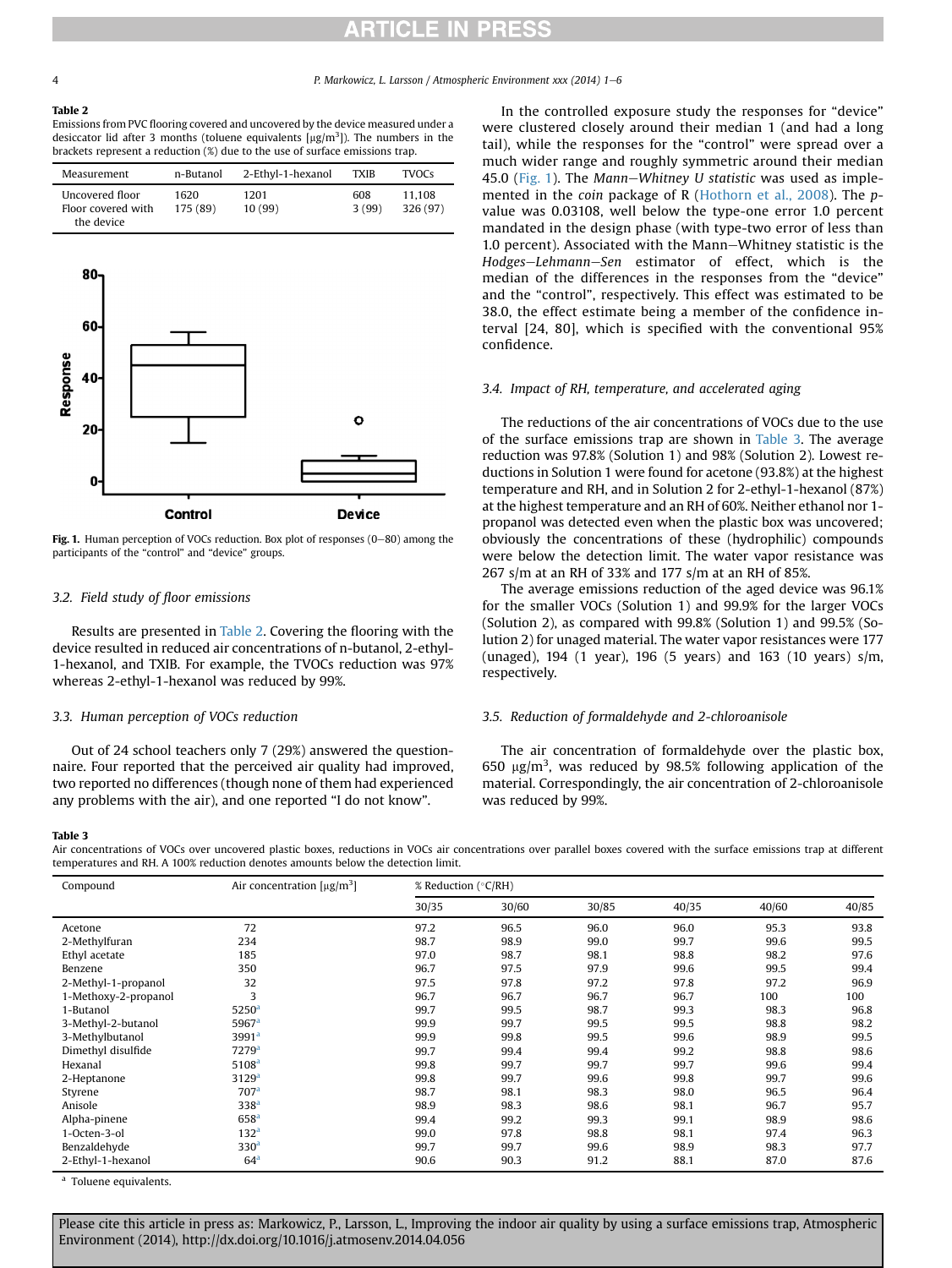#### <span id="page-4-0"></span>4. Discussion

This study shows that attaching a surface emissions trap cloth to a surface from which moisture-driven emissions are spread can prevent humans from being exposed to such emissions. In the studied room (room B) air concentrations of 2-ethyl-1-hexanol were  $6-7 \mu g/m^3$  before the device was installed suggesting emissions from the floor. In the field study the material accounted for a 99% reduction in air concentrations of the same compound. 2- Ethyl-1-hexanol in indoor air is frequently related to chemical (Björk et al., 2003) or microbial [\(Nalli et al., 2006](#page-5-0)) degradation of plasticizers in a PVC flooring and/or in the glue used to attach a PVC flooring on concrete in case the concrete has not been enough dry when gluing or when moisture, in the absence of a moisture barrier, has been allowed to diffuse from the ground up to the floor. In a study on hospital buildings [Norbäck et al. \(2000\)](#page-5-0) showed that floor emissions of 2-ethyl-1-hexanol, in concentrations of 2–32  $\mu$ g/m<sup>3</sup>, may be related to increased symptoms of asthma. In the air of room B, apart from 2-ethyl-1-hexanol, we also found traces of phenol, ndecane and n-hexanal, as well as 5 unidentified aliphatic hydrocarbons (data not shown), indicating that the bad indoor air quality perceived by the pupils and staff may have resulted from a combination of different VOCs. Research has shown that mixtures of VOCs emitted from building materials may act in synergy in worsening the perceived air quality (Knudsen et al., 1999; Patterson et al., 1993) even when present in concentrations below the odor thresholds.

The remediation was made because of the complaints from the pupils and staff. The fact that the air concentration of 2-ethyl-1 hexanol did not decrease immediately after the device had been applied on the floor may be due to absorption of the compound in the ceiling or walls, diffusing from these surfaces back into the air after the floor emissions had been stopped. This so-called sink effect, where building materials act as buffers for VOCs, has been described ([Meininghaus et al., 2000; Xiong et al., 2008; Zhang et al.,](#page-5-0) [2002a\)](#page-5-0). It has even been suggested that VOCs may diffuse through walls from one room to another and that different barriers may be used to prevent such diffusion ([Meininghaus et al., 2000](#page-5-0)). The odor problems in the studied school disappeared shortly (a few days) after application of the material and rooms A and B could again be used as before the air quality complaints. Interestingly, this improvement in the perceived air quality was noticed well before the air concentrations of 2-ethyl-1-hexanol had started to decrease indicating that the problems were caused by substances other than 2-ethyl-1-hexanol. Most of the comments among the school staff stated that installing the surface emissions trap had led to an improved air quality; however, for obvious reasons the staff might have been biased being aware of the surface emissions trap installation. The blinded exposure test, with healthy male students, revealed clearly that the cloth efficiently blocked the odor of the studied chemicals mixture.

We found no obvious effect of the different temperatures and RHs on the capability of the device in reducing VOCs. The water vapor resistance was higher at an RH of 33% than at 85%; still, the values were very low. The accelerated aging simulating up to 10 years product lifetime showed no clear effect on the performance of the device or its water vapor resistance. The fact that no hyphae were found neither on the cloth, the laminated floor, nor the PVC flooring 13 months after application of the device in room B showed that the installed flooring, at the prevailing humidity (not measured) did not allow mold growth. The amounts of 2-ethyl-1 hexanol in the cloth pieces taken under the laminate flooring in room B increased from 17.0 (2 months after installation) to 280.3 (13 months after installation)  $\mu$ g/g in a linear manner ( $R^2 = 0.9975$ ) suggesting a constant emission rate of 2-ethyl-1-hexanol from the

floor. Notably, we found previously that the adsorption capacity of the device is 27.1 mg/g [\(Markowicz and Larsson, 2012](#page-5-0)). In the studied case only around 1% of the adsorption capacity of the device was consumed after 13 months of use. Clearly, since the adsorption capacity of the device is limited it should be used with this restriction in mind.

The device has previously been shown to be able to efficiently reduce a range of VOCs including alcohols, aldehydes, ketones, terpenes, aromatic hydrocarbons, sulfides etc. ([Markowicz and](#page-5-0) [Larsson, 2012](#page-5-0)). In the present study it was shown that the device also can reduce formaldehyde (a common emission product from building materials used indoors) by 98.5% and 2-chloroanisole (from moist impregnated wood) by 99%. The surface emissions trap may represent a convenient, health-effective and environment-friendly way of improving indoor air in cases when the problems are due to emissions from surfaces of the building indoors. Further studies should include an unbiased evaluation of the perceived the air quality in buildings following cloth installation. Further studies are also required for being able to evaluate if the device, due to its ability to reduce emissions, also will be useful for saving energy by allowing a lowered ventilation rate or a reduced need for conventional electricity-driven air cleaners while at the same time maintaining a satisfactory indoor air quality.

#### 5. Conclusions

Emissions of VOCs (including odors) from a surface may be stopped efficiently by applying the cloth on the surface. In the present study, attaching the surface emissions trap on a PVC flooring in a school with air complaints led to a clear improvement in the perceived air quality and decreased 2-ethyl-1-hexanol air concentrations. The device may constitute a useful means of restoring the indoor air quality e.g. after water damage leading to unwanted emissions indoors.

#### Acknowledgements

The authors would like to thank James E. Blevins for statistical support, Lars Wadsö for performing the water vapor resistance tests, and the participants of the odor perception experiment. This research was supported by the Swedish Research Council for Environment, Agriculture Science and Spatial Planning (FORMAS grant number 242-2008-343) and Lund University.

#### References

- [Bernstein, J.A., Alexis, N., Bacchus, H., Bernstein, I.L., Fritz, P., Horner, E., Li, N.,](http://refhub.elsevier.com/S1352-2310(14)00328-8/sref1) [Mason, S., Nel, A., Oullette, J., Reijula, K., Reponen, T., Seltzer, J., Smith, A.,](http://refhub.elsevier.com/S1352-2310(14)00328-8/sref1) [Tarlo, S.M., 2008. The health effects of nonindustrial indoor air pollution.](http://refhub.elsevier.com/S1352-2310(14)00328-8/sref1) I. Allergy Clin. Immunol.  $121.585 - 591.$  $121.585 - 591.$
- [Björk, F., Eriksson, C.A., Karlsson, S., Khabbaz, F., 2003. Degradation of components](http://refhub.elsevier.com/S1352-2310(14)00328-8/sref2) in fl[ooring systems in humid and alkaline environments. Constr. Build Mater. 17,](http://refhub.elsevier.com/S1352-2310(14)00328-8/sref2)  $213 - 221$  $213 - 221$ .
- Clausen, G., 2004. Ventilation fi[lters and indoor air quality: a review of research](http://refhub.elsevier.com/S1352-2310(14)00328-8/sref3) [from the International Centre for Indoor Environment and Energy. Indoor Air 14](http://refhub.elsevier.com/S1352-2310(14)00328-8/sref3)  $(Sumbl. 7)$ ,  $202-207$ .
- [Fisk, W.J., Faulkner, D., Palonen, J., Seppanen, O., 2002. Performance and costs of](http://refhub.elsevier.com/S1352-2310(14)00328-8/sref4) particle air fi[ltration technologies. Indoor Air 12, 223](http://refhub.elsevier.com/S1352-2310(14)00328-8/sref4)-[234.](http://refhub.elsevier.com/S1352-2310(14)00328-8/sref4)
- [Groves, R.M., Fowler, F.J., Couper, M.P., Lepkowski, J.M., Singer, E., Tourangeau, R.,](http://refhub.elsevier.com/S1352-2310(14)00328-8/sref5) [2009. Survey Methodology, second ed. John Wiley & Sons, New Jersey.](http://refhub.elsevier.com/S1352-2310(14)00328-8/sref5)
- [Haverinen-Shaughnessy, U., Hyvarinen, A., Putus, T., Nevalainen, A., 2008. Moni](http://refhub.elsevier.com/S1352-2310(14)00328-8/sref6)[toring success of remediation: seven case studies of moisture and mold](http://refhub.elsevier.com/S1352-2310(14)00328-8/sref6) [damaged buildings. Sci. Total Environ. 399, 19](http://refhub.elsevier.com/S1352-2310(14)00328-8/sref6)-[27.](http://refhub.elsevier.com/S1352-2310(14)00328-8/sref6)
- [Hothorn, T., Hornik, K., Wiel, M.A.v.d, Zeileis, A., 2008. Implementing a class of](http://refhub.elsevier.com/S1352-2310(14)00328-8/sref7) permutation tests: the coin package. J. Stat. Softw. 28  $(8)$ ,  $1-23$ .
- [Hukins, D.W., Mahomed, A., Kukureka, S.N., 2008. Accelerated aging for testing](http://refhub.elsevier.com/S1352-2310(14)00328-8/sref8) [polymeric biomaterials and medical devices. Med. Eng. Phys. 30, 1270](http://refhub.elsevier.com/S1352-2310(14)00328-8/sref8)-[1274](http://refhub.elsevier.com/S1352-2310(14)00328-8/sref8).
- [Knudsen, H.N., Kjaer, U.D., Nielsen, P.A., Wolkoff, P., 1999. Sensory and chemical](http://refhub.elsevier.com/S1352-2310(14)00328-8/sref9) [characterization of VOC emissions from building products: impact of concen](http://refhub.elsevier.com/S1352-2310(14)00328-8/sref9)[tration and air velocity. Atmos. Environ. 33, 1217](http://refhub.elsevier.com/S1352-2310(14)00328-8/sref9)-[1230.](http://refhub.elsevier.com/S1352-2310(14)00328-8/sref9)